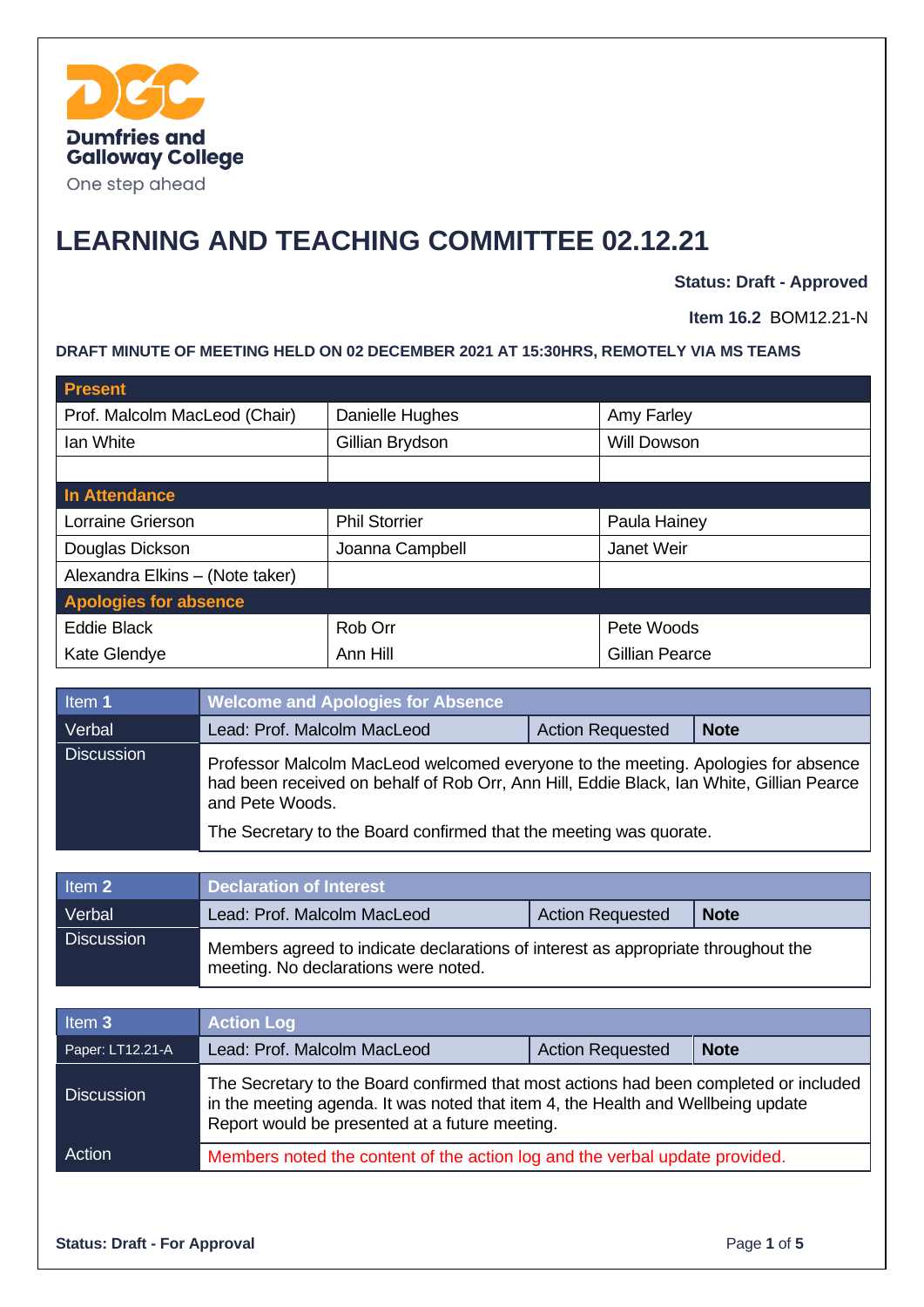### **MINUTE OF MEETING HELD ON 02 DECEMBER 2021 AT 15:00hrs Status: Draft - For Approval**

**Item 16.2** BOM12.21-N

| Item <sub>4</sub> | Minute of the last meeting held on 23 September 2021                                                      |                         |             |  |
|-------------------|-----------------------------------------------------------------------------------------------------------|-------------------------|-------------|--|
| Paper: LT12.21-A  | <b>Action Requested</b><br>Lead: Prof. Malcolm MacLeod<br><b>Approve</b>                                  |                         |             |  |
| <b>Discussion</b> | The Minute of the meeting held on 23 September 2021 was approved as an accurate<br>record of the meeting. |                         |             |  |
| <b>Decision</b>   | The Committee approved the Minute of the previous meeting.                                                |                         |             |  |
|                   |                                                                                                           |                         |             |  |
| Item 5            | <b>Matters Arising not on the Agenda</b>                                                                  |                         |             |  |
| Verbal            | Lead: Prof. Malcolm MacLeod                                                                               | <b>Action Requested</b> | <b>Note</b> |  |
| <b>Discussion</b> | There were no matters arising                                                                             |                         |             |  |

| Item 6            | <b>Audited SFC PIs</b>            |                         |                   |
|-------------------|-----------------------------------|-------------------------|-------------------|
| Paper: LT12.21-C  | Lead: Douglas Dickson             | <b>Action Requested</b> | <b>Discussion</b> |
| <b>Discussion</b> | Confidential to Committee members |                         |                   |

| Item <sub>7</sub> | <b>Annual SPSO Complaints</b>                                                                                                                                                                                                                                                                                                                                                                                                                                                                                                                                                                                                                                                                                                                                                                                                                                                                                                                                                                                                                                                                                                                                                                                                                                                                                                                                                                                                                                                                                                                                             |                         |                   |  |  |
|-------------------|---------------------------------------------------------------------------------------------------------------------------------------------------------------------------------------------------------------------------------------------------------------------------------------------------------------------------------------------------------------------------------------------------------------------------------------------------------------------------------------------------------------------------------------------------------------------------------------------------------------------------------------------------------------------------------------------------------------------------------------------------------------------------------------------------------------------------------------------------------------------------------------------------------------------------------------------------------------------------------------------------------------------------------------------------------------------------------------------------------------------------------------------------------------------------------------------------------------------------------------------------------------------------------------------------------------------------------------------------------------------------------------------------------------------------------------------------------------------------------------------------------------------------------------------------------------------------|-------------------------|-------------------|--|--|
| Paper: LT12.21-D  | <b>Discussion</b><br><b>Lead: Phil Storrier</b><br><b>Action Requested</b>                                                                                                                                                                                                                                                                                                                                                                                                                                                                                                                                                                                                                                                                                                                                                                                                                                                                                                                                                                                                                                                                                                                                                                                                                                                                                                                                                                                                                                                                                                |                         |                   |  |  |
| <b>Discussion</b> | The Director of Academic Performance and Student Experience introduced the report<br>which had been submitted for noting rather than discussion. The Chair emphasised the<br>requirement to correctly attribute papers in alignment with the meeting agenda.<br>The Committee were informed that a new complaint handling system had been<br>introduced and a reduction in complaints had been recorded. Plans were in place to<br>improve the culture regarding complaints and in-house training would be developed<br>which would be undertaken by staff every 3 years.<br>The Committee raised a question re 4.2 and asked why it had taken so long to respond<br>at stage 2 and it was explained that this had been due to the complexity of the complaint<br>and communication had been provided to the complainants regarding time frames.<br>The Committee welcomed the report, and discussion continued around the process of<br>online induction including the introduction of student 'Welcome Days' and the suggested<br>development of bespoke curriculum induction. It was noted that a range of tools and<br>alternatives to online induction delivery had also been developed.<br>The Chair sought assurance that complaints in respect of systems not specific to<br>individuals are being monitored and will be brought to the committee. It was confirmed<br>analysis to identify trends would be undertaken and that several activities around<br>lessons learned had been planned and this would ensure that recurrent trends would be<br>identified. |                         |                   |  |  |
|                   |                                                                                                                                                                                                                                                                                                                                                                                                                                                                                                                                                                                                                                                                                                                                                                                                                                                                                                                                                                                                                                                                                                                                                                                                                                                                                                                                                                                                                                                                                                                                                                           |                         |                   |  |  |
|                   |                                                                                                                                                                                                                                                                                                                                                                                                                                                                                                                                                                                                                                                                                                                                                                                                                                                                                                                                                                                                                                                                                                                                                                                                                                                                                                                                                                                                                                                                                                                                                                           |                         |                   |  |  |
|                   |                                                                                                                                                                                                                                                                                                                                                                                                                                                                                                                                                                                                                                                                                                                                                                                                                                                                                                                                                                                                                                                                                                                                                                                                                                                                                                                                                                                                                                                                                                                                                                           |                         |                   |  |  |
|                   |                                                                                                                                                                                                                                                                                                                                                                                                                                                                                                                                                                                                                                                                                                                                                                                                                                                                                                                                                                                                                                                                                                                                                                                                                                                                                                                                                                                                                                                                                                                                                                           |                         |                   |  |  |
|                   |                                                                                                                                                                                                                                                                                                                                                                                                                                                                                                                                                                                                                                                                                                                                                                                                                                                                                                                                                                                                                                                                                                                                                                                                                                                                                                                                                                                                                                                                                                                                                                           |                         |                   |  |  |
| Item 8            | <b>College Leaver Destination Report</b>                                                                                                                                                                                                                                                                                                                                                                                                                                                                                                                                                                                                                                                                                                                                                                                                                                                                                                                                                                                                                                                                                                                                                                                                                                                                                                                                                                                                                                                                                                                                  |                         |                   |  |  |
| Paper: LT12.21-E  | Lead: Phil Storrier                                                                                                                                                                                                                                                                                                                                                                                                                                                                                                                                                                                                                                                                                                                                                                                                                                                                                                                                                                                                                                                                                                                                                                                                                                                                                                                                                                                                                                                                                                                                                       | <b>Action Requested</b> | <b>Discussion</b> |  |  |
| <b>Discussion</b> | <b>Confidential to Committee members</b>                                                                                                                                                                                                                                                                                                                                                                                                                                                                                                                                                                                                                                                                                                                                                                                                                                                                                                                                                                                                                                                                                                                                                                                                                                                                                                                                                                                                                                                                                                                                  |                         |                   |  |  |
|                   | J Campbell left the meeting at 16:30 hrs.                                                                                                                                                                                                                                                                                                                                                                                                                                                                                                                                                                                                                                                                                                                                                                                                                                                                                                                                                                                                                                                                                                                                                                                                                                                                                                                                                                                                                                                                                                                                 |                         |                   |  |  |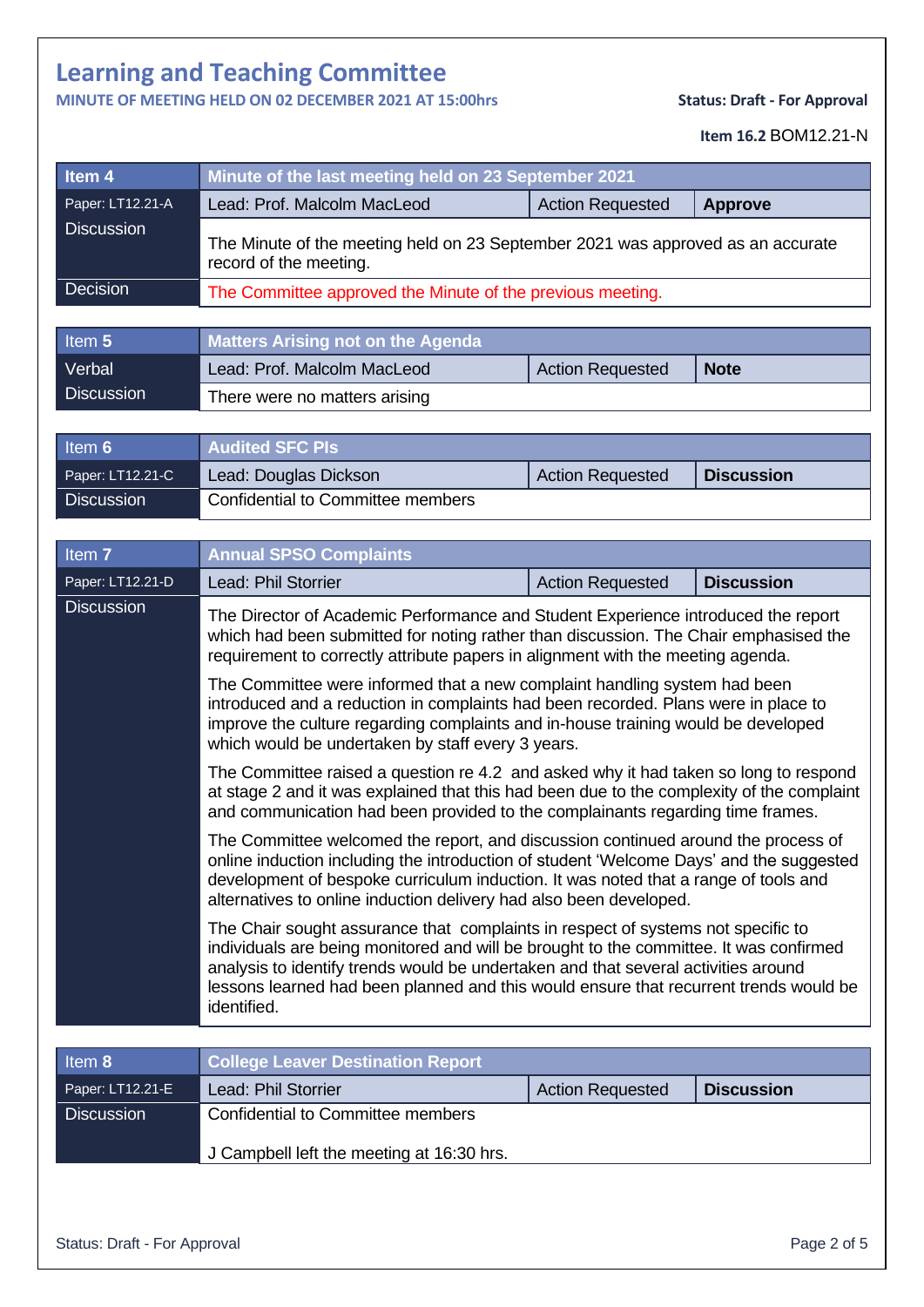## **MINUTE OF MEETING HELD ON 02 DECEMBER 2021 AT 15:00hrs Status: Draft - For Approval**

```
Item 16.2 BOM12.21-N
```

| Item 9                       | <b>Survey Learner Environment (Transform)</b>                                                                                                                                                                                                                                                                                                                                                                                                                                                                                                                                                                                                                                                                                                                                             |                         |                   |  |
|------------------------------|-------------------------------------------------------------------------------------------------------------------------------------------------------------------------------------------------------------------------------------------------------------------------------------------------------------------------------------------------------------------------------------------------------------------------------------------------------------------------------------------------------------------------------------------------------------------------------------------------------------------------------------------------------------------------------------------------------------------------------------------------------------------------------------------|-------------------------|-------------------|--|
| Paper: LT12.21-F             | Lead: Phil Storrier                                                                                                                                                                                                                                                                                                                                                                                                                                                                                                                                                                                                                                                                                                                                                                       | <b>Action Requested</b> | <b>Discussion</b> |  |
| <b>Discussion</b>            | The Director of Student Experience and Academic Performance informed the<br>Committee of plans to improve the physical environment of 'general' teaching rooms.<br>The need for improvements had been identified due to staff developing a range of new<br>teaching methods because of lockdown and would link directly to the strategic direction<br>of the College. Following feedback from staff and students, a staged approach had been<br>agreed and classroom prototypes would be developed. Continued feedback and<br>monitoring would assist with the design of a pilot model and culminate in the<br>development of a final proposal for further roll out.                                                                                                                      |                         |                   |  |
|                              | A discussion took place on solutions for hybrid working and members advised a<br>cautious approach on capital expenditure and suggested that the timeframe proposed<br>may not provide a final solution. The Committee agreed to endorse the proposal with the<br>recommendation that research be undertaken from within the sector and acknowledged<br>that an optimum solution may not be provided. One member voiced concern that<br>feedback from one group of students may not be representative of the whole student<br>body. The Committee were assured that opinions would be gathered from a broad<br>range of students and staff across the College and a staff survey had been circulated. A<br>short life working group had been set up and external visits had been planned. |                         |                   |  |
|                              | It was noted that the budget for improvements had been allocated as part of the<br>Transformation project and an update had been provided to the Finance and General-<br>Purpose Committee as part of the Transformation update. The Chair clarified that future<br>projects would be presented to the Learning and Teaching Committee followed by<br>funding approval provided by the Finance and General-Purpose Committee.                                                                                                                                                                                                                                                                                                                                                             |                         |                   |  |
|                              | The Principal stated that additional funding was anticipated for the College Sector to<br>improve digital skills and digital pedagogy and the proposal for classroom improvements<br>had aligned with the Scottish Funding Council's ambitions. The College had also<br>planned to implement JISCs digital elevation tool in the near future and would continue<br>to take advice and guidance from a variety of agencies.                                                                                                                                                                                                                                                                                                                                                                |                         |                   |  |
|                              |                                                                                                                                                                                                                                                                                                                                                                                                                                                                                                                                                                                                                                                                                                                                                                                           |                         |                   |  |
| Item 10<br>Paper: LT12.21-G  | <b>Strategic Risk Register</b><br>ead: Lorraine Grierson                                                                                                                                                                                                                                                                                                                                                                                                                                                                                                                                                                                                                                                                                                                                  |                         |                   |  |
| <b>Discussion</b>            | <b>Action Requested</b><br><b>Approval</b><br>There was some debate regarding the postponement of the item due to the low number<br>of non-executive members in attendance however it was agreed that the item be<br>included for approval due to the meeting being quorate, it was also confirmed that the<br>Committee would be providing approval for the risks 8, 9 and 10 in relation to Quarter 2.<br>Further recommendations would be provided to the Board of Management.                                                                                                                                                                                                                                                                                                         |                         |                   |  |
| <b>Item 10.1</b>             | <b>Learning and Teaching Risk Register</b>                                                                                                                                                                                                                                                                                                                                                                                                                                                                                                                                                                                                                                                                                                                                                |                         |                   |  |
| Paper: LT12.21-G             | Lead: Douglas Dickson                                                                                                                                                                                                                                                                                                                                                                                                                                                                                                                                                                                                                                                                                                                                                                     | <b>Action Requested</b> | Approval          |  |
| <b>Discussion</b>            | The Vice Principal, Learning, Skills and Student Experience outlined the risks attached<br>to the Learning and Teaching Committee: -                                                                                                                                                                                                                                                                                                                                                                                                                                                                                                                                                                                                                                                      |                         |                   |  |
|                              | Risk No: 8 - Failure to achieve highest academic performance levels,<br>➤                                                                                                                                                                                                                                                                                                                                                                                                                                                                                                                                                                                                                                                                                                                 |                         |                   |  |
|                              | Risk No: 9 - Failure to adhere to academic compliance arrangements, eg<br>➤<br>awarding bodies, Education Scotland,                                                                                                                                                                                                                                                                                                                                                                                                                                                                                                                                                                                                                                                                       |                         |                   |  |
|                              | Risk No: 10 - Failure to achieve an effective student experience.                                                                                                                                                                                                                                                                                                                                                                                                                                                                                                                                                                                                                                                                                                                         |                         |                   |  |
| Status: Draft - For Approval |                                                                                                                                                                                                                                                                                                                                                                                                                                                                                                                                                                                                                                                                                                                                                                                           |                         | Page 3 of 5       |  |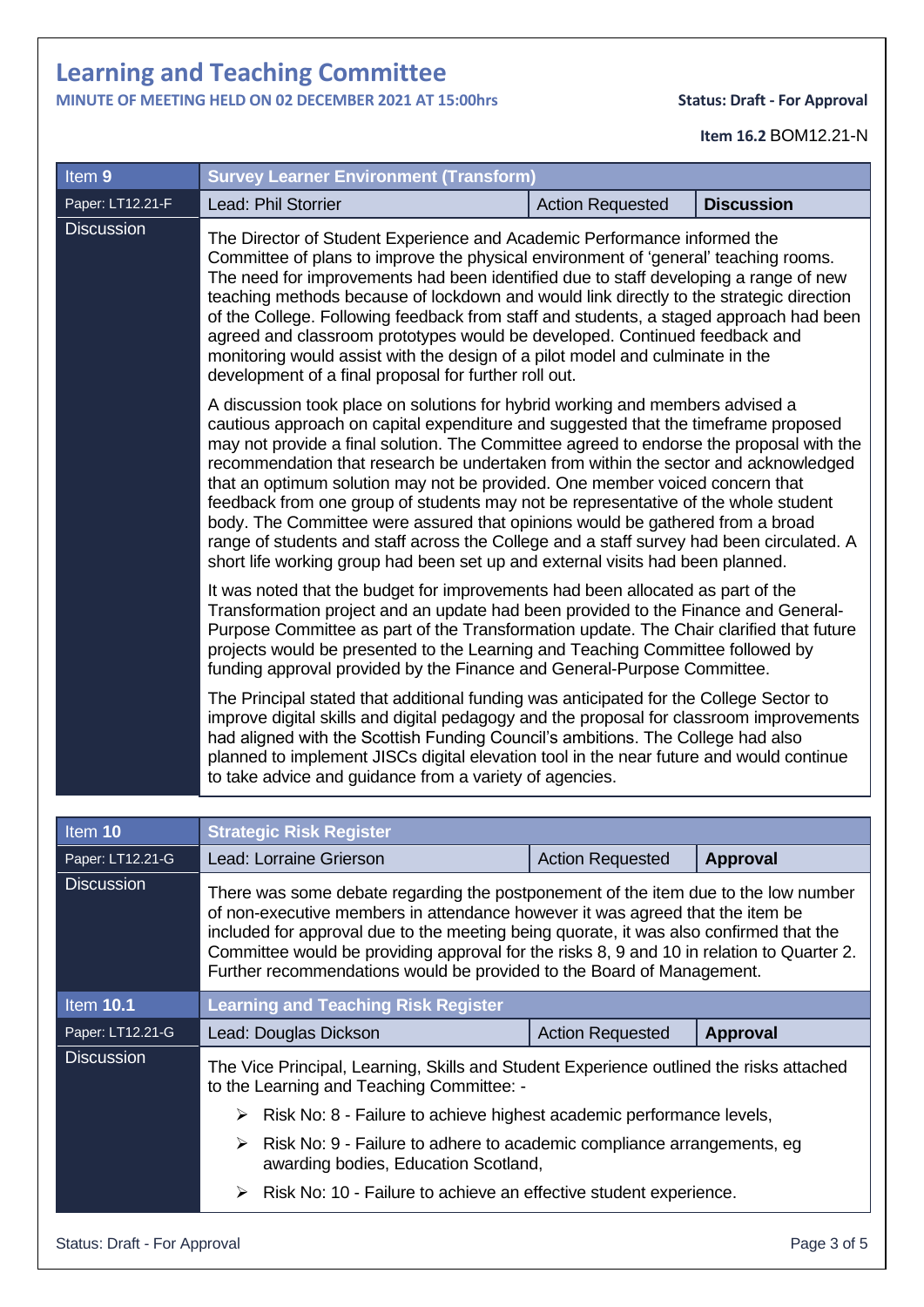## **MINUTE OF MEETING HELD ON 02 DECEMBER 2021 AT 15:00hrs Status: Draft - For Approval**

### **Item 16.2** BOM12.21-N

| Decision<br>Action | The Committee made no further changes.<br>The Committee approved the Terms of Reference, which would be presented to the<br>Board. For final approval.                                                                                                                                                                                                                                                                                                                                                                                                                                                                                                                                                                                                                                  |  |  |
|--------------------|-----------------------------------------------------------------------------------------------------------------------------------------------------------------------------------------------------------------------------------------------------------------------------------------------------------------------------------------------------------------------------------------------------------------------------------------------------------------------------------------------------------------------------------------------------------------------------------------------------------------------------------------------------------------------------------------------------------------------------------------------------------------------------------------|--|--|
| <b>Discussion</b>  | It was noted that the terms of reference had been adjusted following discussion at the<br>previous meeting.                                                                                                                                                                                                                                                                                                                                                                                                                                                                                                                                                                                                                                                                             |  |  |
| Paper: LT12.21-H   | Lead: Lorraine Grierson<br><b>Action Requested</b><br><b>Approval</b>                                                                                                                                                                                                                                                                                                                                                                                                                                                                                                                                                                                                                                                                                                                   |  |  |
| Item 11            | <b>Terms of Reference</b>                                                                                                                                                                                                                                                                                                                                                                                                                                                                                                                                                                                                                                                                                                                                                               |  |  |
|                    |                                                                                                                                                                                                                                                                                                                                                                                                                                                                                                                                                                                                                                                                                                                                                                                         |  |  |
|                    | The Committee approved the Risk Register as discussed.                                                                                                                                                                                                                                                                                                                                                                                                                                                                                                                                                                                                                                                                                                                                  |  |  |
| Action             | ACTION: DD to provide a paper for circulation to the Audit committee.                                                                                                                                                                                                                                                                                                                                                                                                                                                                                                                                                                                                                                                                                                                   |  |  |
| Decision           | • The Committee agreed to approve the quarter 2 risk status to remain unchanged at<br>'significant' for Risk 8, 9 and 10. L.G<br>• The Risk Tolerance would be set to 'medium' for risk 8, 9 and 10 - L.G                                                                                                                                                                                                                                                                                                                                                                                                                                                                                                                                                                               |  |  |
|                    | The Committee were then asked to discuss and agree a risk tolerance. The<br>appropriateness of a medium level of tolerance was discussed. There was debate<br>regarding the tolerance, and it was suggested that mitigating factors were contributing to<br>the committee's risk tolerance and agreement that the pandemic had impacted on the<br>risks. It was agreed that the Risk Tolerance for risk 8, 9 and 10 would be set to medium.<br>DD suggested that a paper be provided for circulation to the Audit Committee which<br>would provide additional comfort and the Committee welcomed the action.                                                                                                                                                                            |  |  |
|                    |                                                                                                                                                                                                                                                                                                                                                                                                                                                                                                                                                                                                                                                                                                                                                                                         |  |  |
|                    | In relation to risks 9 and 10, following discussion it was agreed that the risk level would<br>remain unchanged.                                                                                                                                                                                                                                                                                                                                                                                                                                                                                                                                                                                                                                                                        |  |  |
|                    | One member commented that the risk register should be considered as a mechanism<br>for the Board of Management to endorse the prioritisation and pace of mitigations whilst<br>allowing the Committee to provide a sense of movement and urgency overall within<br>agreed timeframes. The Committee endorsed the mitigation actions and noted the 3-5<br>year plan and agreed that no further changes to risk 8 would be recommended, further<br>progress updates would be provided.<br>A point of order was raised regarding executive and non-executive member's<br>contribution to the approval of the Risk Register and The Chair and the Board Secretary<br>provided clarification of Committee members responsibilities regarding compliance with<br>the Code of Good Governance. |  |  |
|                    |                                                                                                                                                                                                                                                                                                                                                                                                                                                                                                                                                                                                                                                                                                                                                                                         |  |  |
|                    | A query regarding performance was raised and additional information relating to the<br>financial impact of performance indicators and withdrawals was shared. Following a<br>discussion, the Committee requested that the risk register include more detail relating to<br>monitoring the mitigations as well as additional clarity in relation to sector averages with<br>the inclusion of timelines. It was agreed that additional narrative would be included to<br>assist with reducing risk levels.                                                                                                                                                                                                                                                                                |  |  |
|                    | In relation to risk 8, the Committee noted several new systems and mitigations which<br>would seek to improve and stabilise the performance indicators relating to full time<br>students. A key mitigation was the introduction of self-evaluation at course level and the<br>portfolio review process and a 3–5 year timeline for improvement was anticipated.                                                                                                                                                                                                                                                                                                                                                                                                                         |  |  |